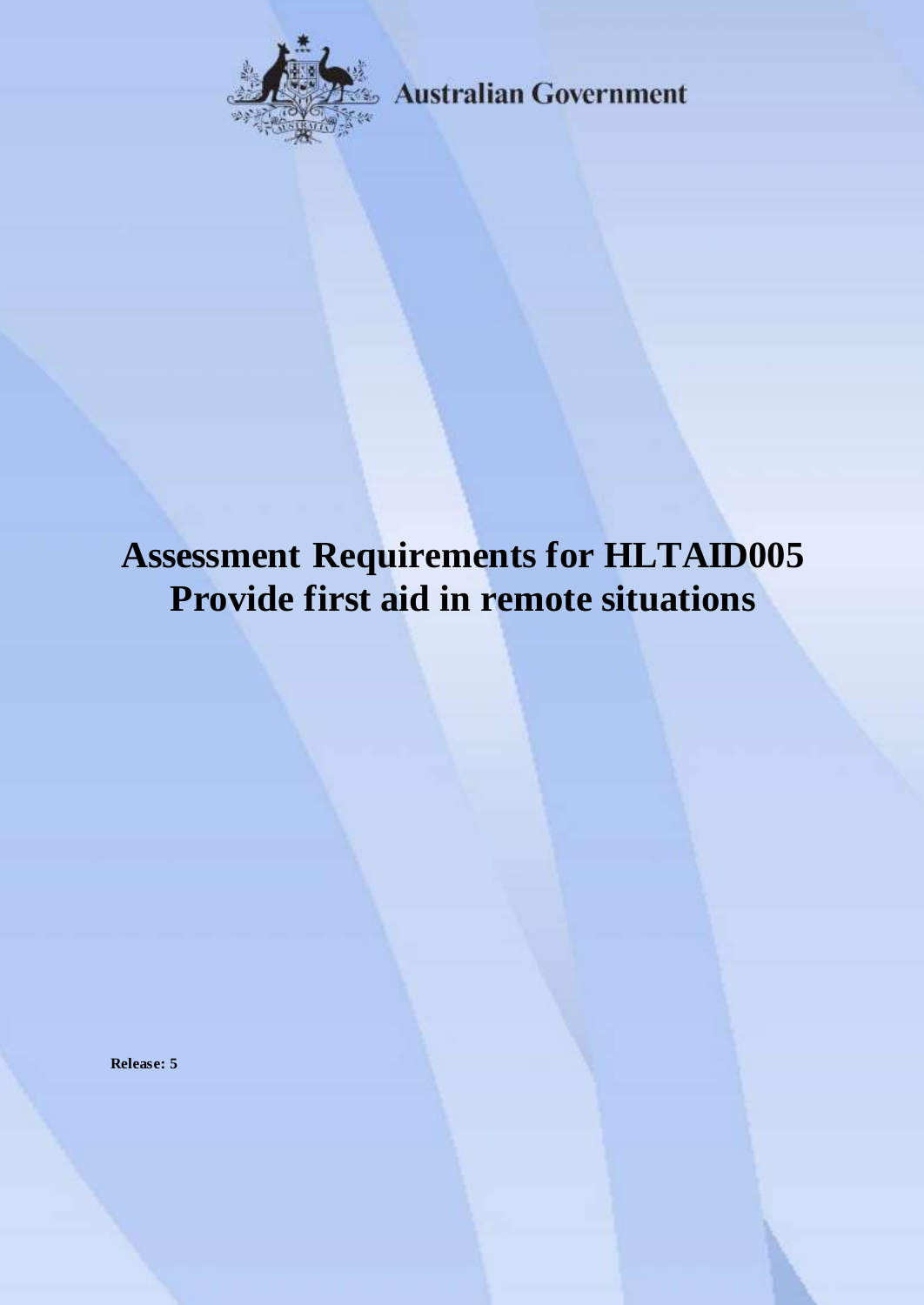# **Assessment Requirements for HLTAID005 Provide first aid in remote situations**

| <b>Release</b> | <b>Comments</b>                                                                                                                                                                                                                                                                                                                               |
|----------------|-----------------------------------------------------------------------------------------------------------------------------------------------------------------------------------------------------------------------------------------------------------------------------------------------------------------------------------------------|
| Release 5      | Updated:<br>assessor requirements statement<br>foundation skills lead in statement<br>licensing statement<br>$\bullet$<br>modification history to reflect 2012 standards<br>Equivalent outcome.                                                                                                                                               |
| Release 4      | Updated mapping information. Changes to assessment requirements.<br>Equivalent outcome.                                                                                                                                                                                                                                                       |
| Release 3      | Updated mapping information. Equivalent outcome.                                                                                                                                                                                                                                                                                              |
| Release 2      | Minor changes to formatting to improve readability.                                                                                                                                                                                                                                                                                           |
| Release 1      | This version was released in HLT Health Training Package release 1.0<br>and meets the requirements of the New Standards for Training<br>Packages.<br>Significant changes to elements and performance criteria, changes to<br>scope of unit.<br>New evidence requirements for assessment, including use of<br>contextualised remote scenarios. |

#### **Modification History**

# **Performance Evidence**

The candidate must show evidence of the ability to complete tasks outlined in elements and performance criteria of this unit, manage tasks and manage contingencies in the context of the job role.

There must be evidence that the candidate has completed the following tasks in line with state/territory regulations, first aid codes of practice, Australian Resuscitation Council (ARC) guidelines and workplace procedures:

- Followed DRSABCD in line with ARC guidelines, including:
	- performed at least 2 minutes of uninterrupted single rescuer cardiopulmonary resuscitation (CPR) (5 cycles of both compressions and ventilations) on an adult resuscitation manikin placed on the floor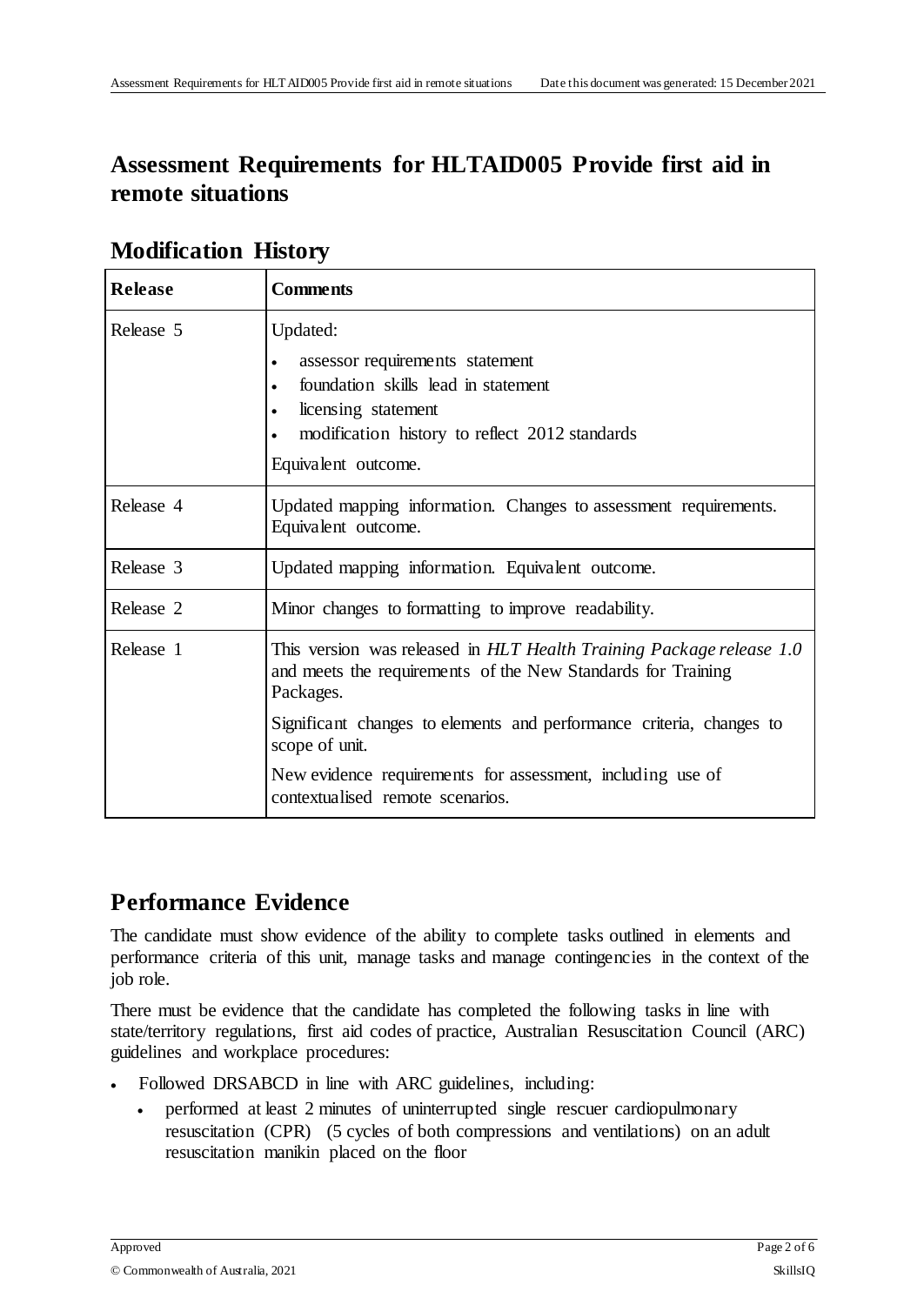- performed at least 2 minutes of uninterrupted single rescuer CPR (5 cycles both compressions and ventilations) on an infant resuscitation manikin placed on a firm surface
- responded appropriately in the event of regurgitation or vomiting
- managed the unconscious breathing casualty
- followed single rescue procedure, including the demonstration of a rotation of operators with minimal interruptions to compressions
- followed the prompts of an Automated External Defibrillator (AED)
- Responded to at least three simulated first aid scenarios contextualised to the candidate's remote and/or isolated situation:
	- demonstrated safe manual handling techniques
	- conducted a visual and verbal secondary survey assessment of the casualty
	- assessed vital signs, including respirations, pulse and temperature
	- post-incident debrief and evaluation
	- provided an accurate verbal and written report of the incident
- Applied first aid response in a remote situation for the following:
	- allergic reaction
	- anaphylaxis
	- basic care of a wound
	- bleeding control
	- choking and airway obstruction
	- envenomation, using pressure immobilisation
	- environmental impacts, including hypothermia, hyperthermia, dehydration and heat stroke
	- fractures, sprains and strains, using arm slings, roller bandages or other appropriate immobilisation techniques
	- head, neck and spinal injuries, using immobilisation principles
	- respiratory distress, including asthma
	- shock

### **Knowledge Evidence**

The candidate must be able to demonstrate essential knowledge required to effectively complete tasks outlined in elements and performance criteria of this unit, manage tasks and manage contingencies in the context of the work role. This includes knowledge of:

- State/Territory regulations, first aid codes of practice and workplace procedures including:
	- ARC guidelines relevant to provision of CPR and first aid
	- safe work practices to minimise risks and potential hazards
	- infection control principles and procedures, including use of standard precautions
	- requirements for currency of skill and knowledge
- legal, workplace and community considerations including: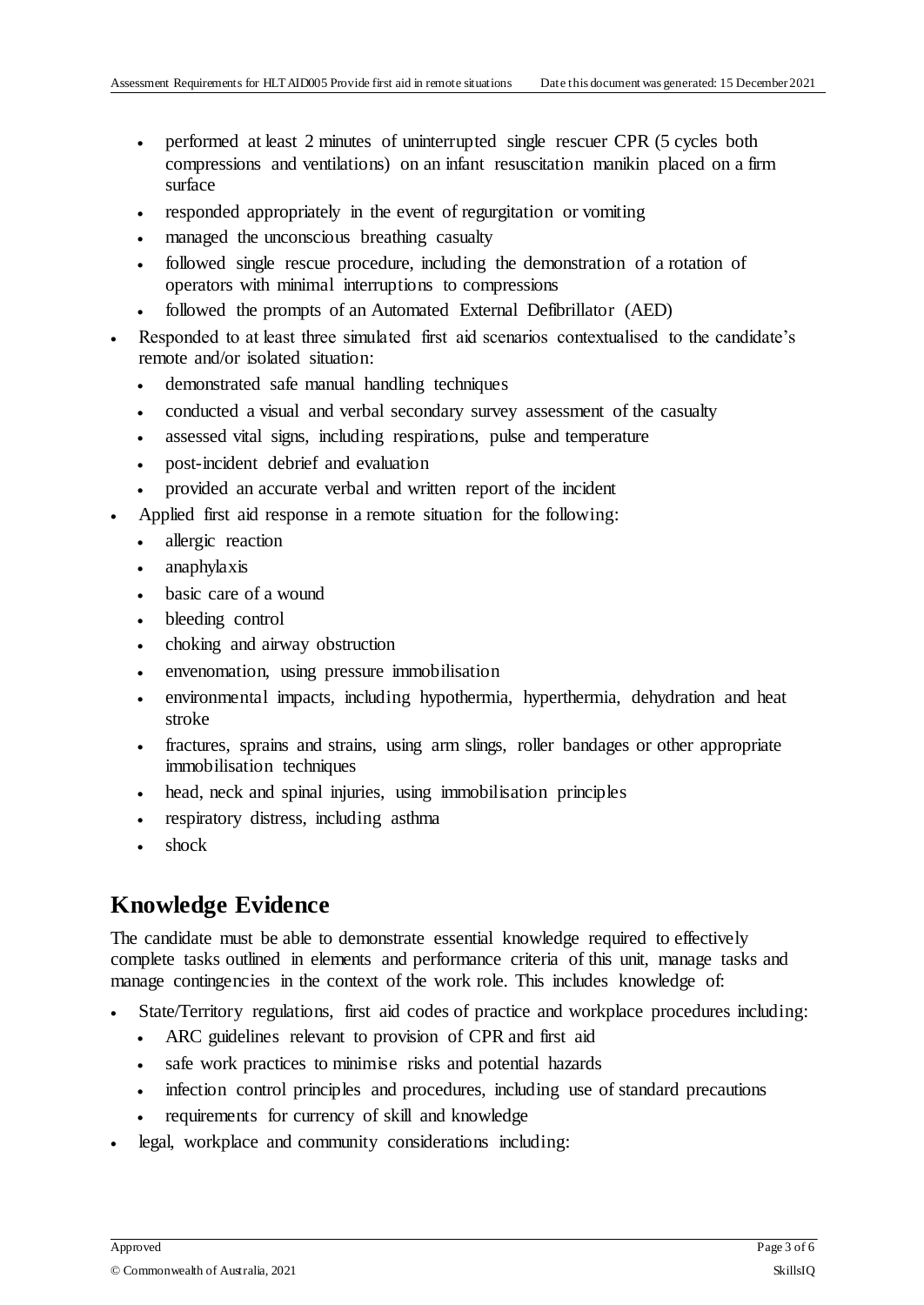- awareness of potential need for stress-management techniques and available support following an emergency situation
- duty of care requirements
- respectful behaviour towards a casualty
- own skills and limitations
- consent
- privacy and confidentiality requirements
- importance of debriefing
- considerations when providing first aid, including:
	- airway obstruction due to body position
	- appropriate duration and cessation of CPR
	- appropriate use of an AED
	- chain of survival
	- standard precautions
	- how to conduct a visual and verbal secondary survey assessment
	- assessment and interpretation of vital signs, including respirations, temperature and pulse
- principles and procedures for first aid management of the following scenarios, contextualised to the candidate's remote and/or isolated situation:
	- abdominal injuries
	- allergic reaction
	- anaphylaxis
	- basic care of a wound
	- bleeding control
	- burns
	- cardiac conditions, including chest pain
	- choking and airway obstruction
	- crush injuries
	- diabetes
	- dislocations
	- drowning
	- envenomation
	- environmental impact, including hypothermia, hyperthermia, dehydration and heat stroke
	- eye and ear injuries
	- febrile convulsions
	- fractures
	- head, neck and spinal injuries
	- minor skin injuries
	- needle stick injuries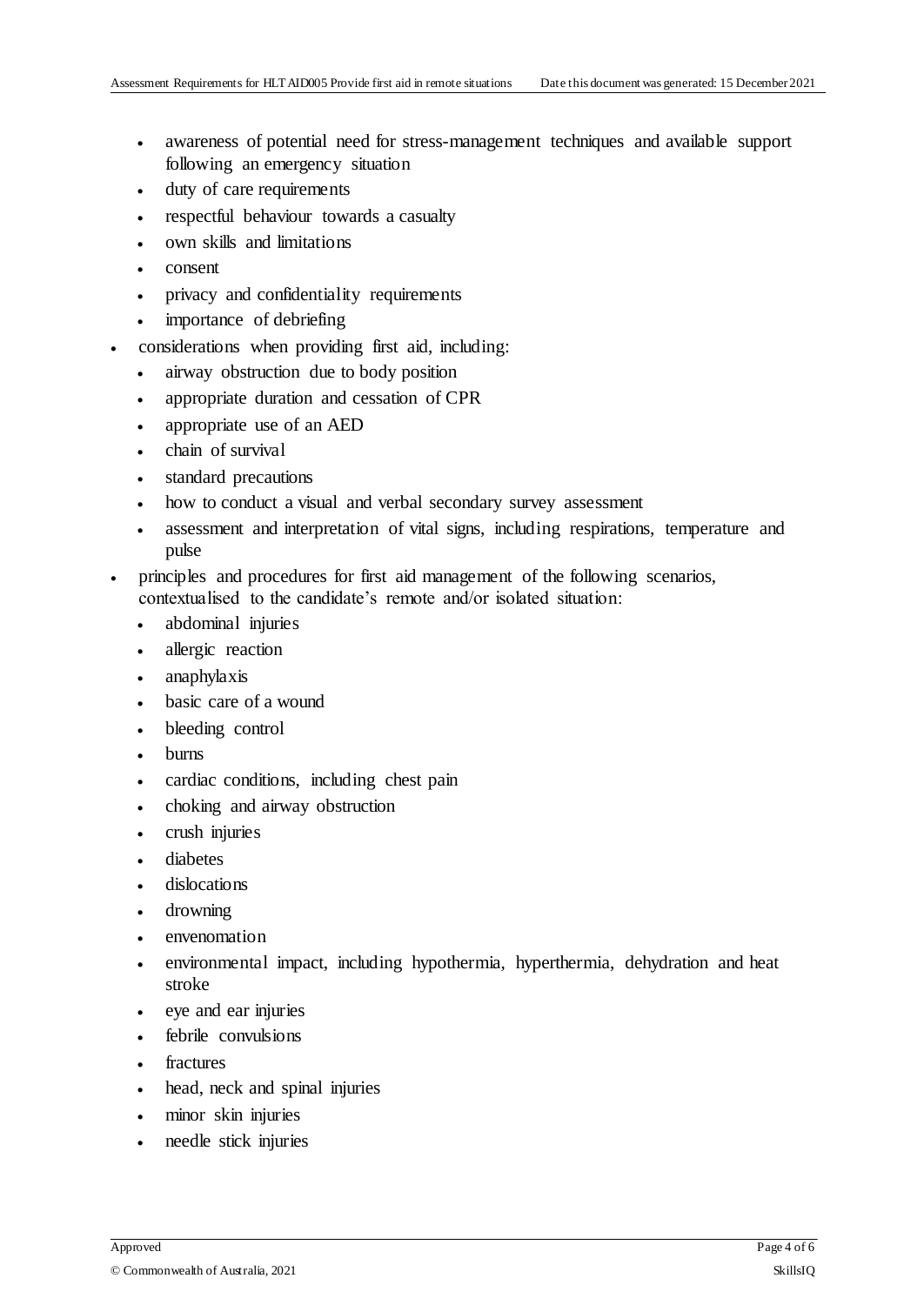- poisoning and toxic substances
- respiratory distress, including asthma
- seizures, including epilepsy
- shock
- soft tissue injuries, including sprains and strains
- stroke
- unconsciousness
- remote considerations in the provision of first aid, including:
	- typical hazards and strategies for preparing supplies to address contingencies
	- management options relating to transporting casualty, including aero-medical evacuation
	- how to identify and prepare areas for safe evacuation, including aero-medical evacuation
	- how and when to access emergency response services
	- communication systems, equipment and methods available in remote situations
	- priorities of management in first aid when dealing with life-threatening conditions
	- specific considerations contextualised to alpine, desert, marine, rural/remote settings and tropical environments
- basic anatomy and physiology relating to:
	- how to recognise a person is not breathing normally
	- chest
	- response/consciousness
	- upper airway and effect of positional change
	- considerations in provision of first aid for specified conditions, including specific considerations for remote settings

#### **Assessment Conditions**

Skills must be demonstrated working individually in an environment that provides realistic in-depth, industry-validated scenarios and simulations to assess candidates' skills and knowledge.

- Assessment resources must include:
	- adult and infant resuscitation manikins in line with ARC Guidelines for the purpose of assessment of CPR procedures
	- adrenaline auto-injector training device
	- AED training device
	- placebo bronchodilator and spacer device
	- roller bandages
	- thermometer
	- triangular bandages
	- workplace First Aid kit suitable for remote locations